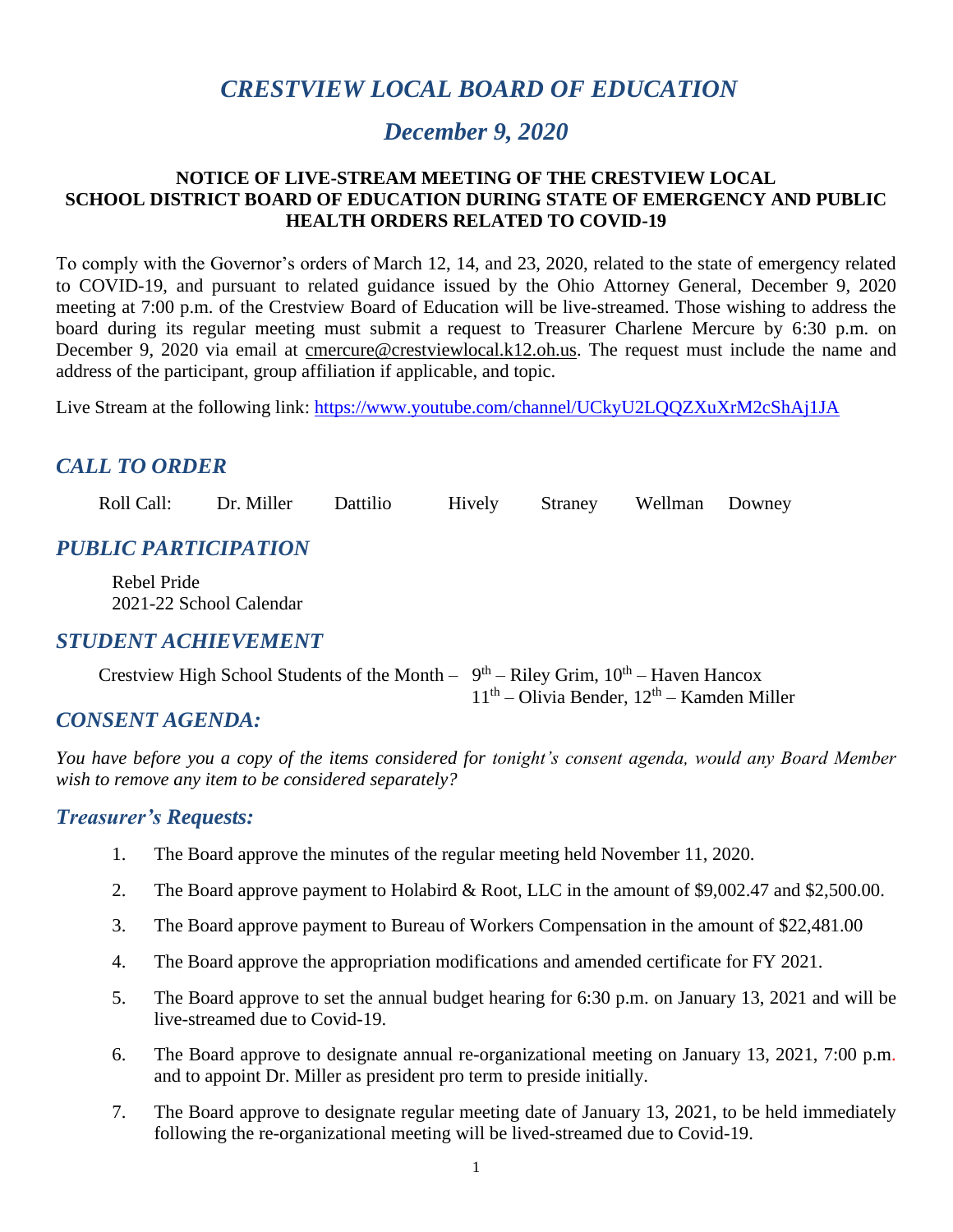- 8. The Board approve to support and join Ohio School Boards Association for the 2021 year which includes membership, briefcase subscription and legal assistance fund.
- 9. The Board accept the following grants and authorize the Superintendent and Treasurer to complete the budget requests and take the necessary action to implement the programs:

| Cares Act (ESSER)                     | \$207,741.50   |
|---------------------------------------|----------------|
| <b>Broadband Connectivity</b>         | 96,354.48      |
| <b>Coronavirus Relief Funds</b>       | 61,653.21      |
| Title I                               | \$252,250.05   |
| Title $I -$ Expanding Opportunities   | 5,203.80       |
| Title II A                            | 41,071.48      |
| Title IV A                            | 18,780.36      |
| Title V                               | 14,703.99      |
| <b>OneNet Ohio Grant</b>              | 5,400.00       |
| <b>Bus Purchase Program</b>           | 48, 973.85     |
| <b>Student Wellness &amp; Success</b> | 402,515.57     |
| TOTAL                                 | \$1,154,648.29 |

#### *Superintendent's Requests:*

- 1. The Board adopt the 2021-22 school year calendar as presented.
- 2. The Board approve medical leave to Kathleen Storm, CES Teacher, subsequent to the use of FMLA (Family Medical Leave Act) through the end of the 2020-21 school year.
- 3. The Board grant FMLA (Family Medical Leave Act) to Hilary McLoud starting January 20, 2021 through April 16, 2021.
- 4. The Board employ the following licensed personnel on a one (1) year limited contract basis for the remainder of the 2020-21 school year, according to the salary schedule; as recommended by Matthew T. Manley, Superintendent, pending receipt of all required reports:

Alexis Gates – CES Instructional Tutor

5. The Board approve the following nonteaching personnel to be granted a one (1) year limited contract basis for the remainder of the 2020-21 school year, according to the salary schedule; as recommended by Matthew T. Manley, Superintendent, all required reports are on file:

Tiffany Felger – Custodian (effective 12-7-20)

6. The Board approve the following personnel for Athletic Department event positions for 2020-21 school year:

Christopher Hancox – CHS Boys Basketball Clock Operator

7. The Board approve the following as non-paid volunteer for the 2020-21 school year; all required reports are on file:

Tylor Almy – CMS Volunteer Assistant Wrestling Coach

8. The Board approve the following non-teaching personnel be placed on the approved substitute list for the 2020-21 school year, substitute basis only, according to wage rate for the assignment designated; all required reports are on file.

*Custodian* – Tyler McComas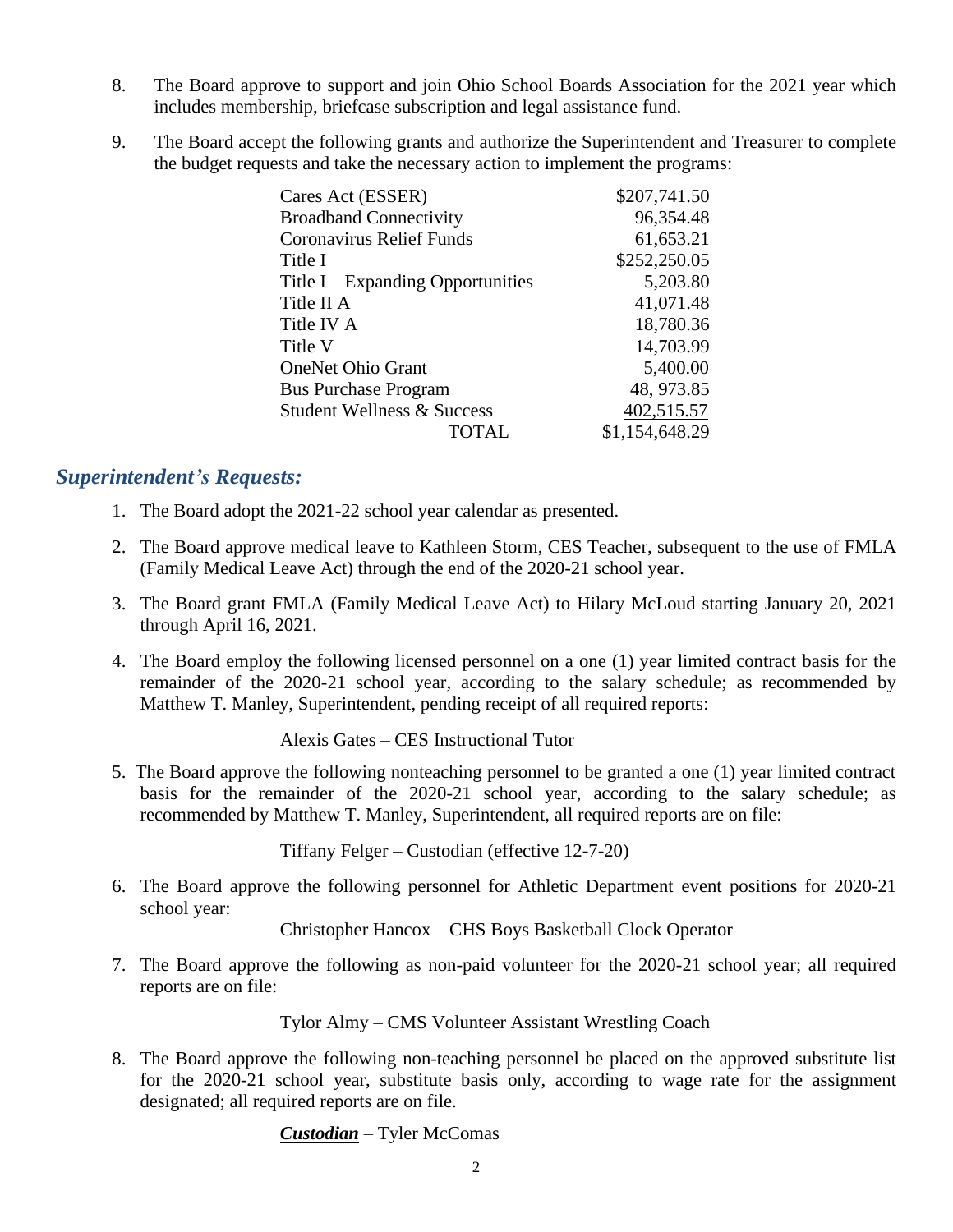# **END of CONSENT AGENDA**

| Recommend: The Board approve the consent agenda as presented:                                                                                               |                                                                                                                                                                                                                                                                                                                                                                                                                                 |  |
|-------------------------------------------------------------------------------------------------------------------------------------------------------------|---------------------------------------------------------------------------------------------------------------------------------------------------------------------------------------------------------------------------------------------------------------------------------------------------------------------------------------------------------------------------------------------------------------------------------|--|
| no: ____, ___, ___, ___, ___. Absent: ____, ____. Motion carried ____. Failed ____.                                                                         | Moved by $\_\_$ , second by $\_\_$ to approve consent agenda. Vote yes: $\_\_$ , $\_\_$ , $\_\_$ , $\_\_$ , $\_\_$ , $\_\_$ . Vote                                                                                                                                                                                                                                                                                              |  |
| <b>Treasurer's Requests/Recommendations not included in Consent Agenda:</b>                                                                                 |                                                                                                                                                                                                                                                                                                                                                                                                                                 |  |
| 1.                                                                                                                                                          | Recommend: The Board approve financial reports and investments as prepared and presented.                                                                                                                                                                                                                                                                                                                                       |  |
|                                                                                                                                                             | Moved by _____, second by _____. Vote yes: _____, _____, _____, _____, _____. Vote no: ____,                                                                                                                                                                                                                                                                                                                                    |  |
|                                                                                                                                                             |                                                                                                                                                                                                                                                                                                                                                                                                                                 |  |
| 2.<br>Recommend: The Board accept donations from:                                                                                                           |                                                                                                                                                                                                                                                                                                                                                                                                                                 |  |
| a. McMillen Health<br>b. McMillen Health<br>c. Richard & Nancy Dicken<br>d. Jay & Carrie Radman                                                             | \$250.00 Gift card for Nurse supplies.<br>\$200.00 Gift Card for Elementary supplies<br>\$74.00 to Turf Fund in memory of Elaine Lower<br>\$76.94 to Turf Fund                                                                                                                                                                                                                                                                  |  |
|                                                                                                                                                             | Moved by _____, second by _____. Vote yes: _____, _____, _____, _____, _____. Vote no: ____,                                                                                                                                                                                                                                                                                                                                    |  |
|                                                                                                                                                             | $\frac{1}{\sqrt{1-\frac{1}{2}}}, \frac{1}{\sqrt{1-\frac{1}{2}}}, \frac{1}{\sqrt{1-\frac{1}{2}}}, \frac{1}{\sqrt{1-\frac{1}{2}}}, \frac{1}{\sqrt{1-\frac{1}{2}}}, \frac{1}{\sqrt{1-\frac{1}{2}}}, \frac{1}{\sqrt{1-\frac{1}{2}}}, \frac{1}{\sqrt{1-\frac{1}{2}}}, \frac{1}{\sqrt{1-\frac{1}{2}}}, \frac{1}{\sqrt{1-\frac{1}{2}}}, \frac{1}{\sqrt{1-\frac{1}{2}}}, \frac{1}{\sqrt{1-\frac{1}{2}}}, \frac{1}{\sqrt{1-\frac{1}{2}}$ |  |
| <b>Board Reports:</b>                                                                                                                                       |                                                                                                                                                                                                                                                                                                                                                                                                                                 |  |
| 1. Career Center Report<br>2. Student Achievement Liaison Report<br>3. Legislative Report<br>4. Student Board Member Report                                 | Mr. Wellman<br>Mr. Hively<br>Mr. Straney<br>Miss Downey                                                                                                                                                                                                                                                                                                                                                                         |  |
| <b>Board Committee Reports:</b>                                                                                                                             |                                                                                                                                                                                                                                                                                                                                                                                                                                 |  |
| 1. Buildings & Grounds<br>2. Athletic Council<br>3. Personnel<br>4. Finance Audit<br>5. Policy<br>6. Communications<br>7. Insurance<br>8. Business Advisory | Dr. Miller<br>Mr. Dattilio<br>Mrs. Wellman<br>Mr. Dattilio<br>Mr. Dattilio<br>Mrs. Wellman<br>Dr. Miller<br>Mrs. Wellman                                                                                                                                                                                                                                                                                                        |  |
| <b>Administrative Reports:</b>                                                                                                                              |                                                                                                                                                                                                                                                                                                                                                                                                                                 |  |
| 1. Elementary School<br>2. Middle School<br>3. High School<br>4. Special Education<br>5. Athletic<br>6. Lunchroom                                           | Mr. Pancake<br>Mrs. Lemaster<br>Mrs. Nappi<br>Mrs. Gilbert<br>Mr. Cusick<br><b>Miss Wilmes</b>                                                                                                                                                                                                                                                                                                                                  |  |
| 7. Technology<br>8. Transportation<br>9. Maintenance                                                                                                        | Mr. Miller<br>Mr. Burbick<br>Mr. Radman                                                                                                                                                                                                                                                                                                                                                                                         |  |
| <b>Superintendent's Report:</b>                                                                                                                             | Mr. Manley                                                                                                                                                                                                                                                                                                                                                                                                                      |  |
|                                                                                                                                                             |                                                                                                                                                                                                                                                                                                                                                                                                                                 |  |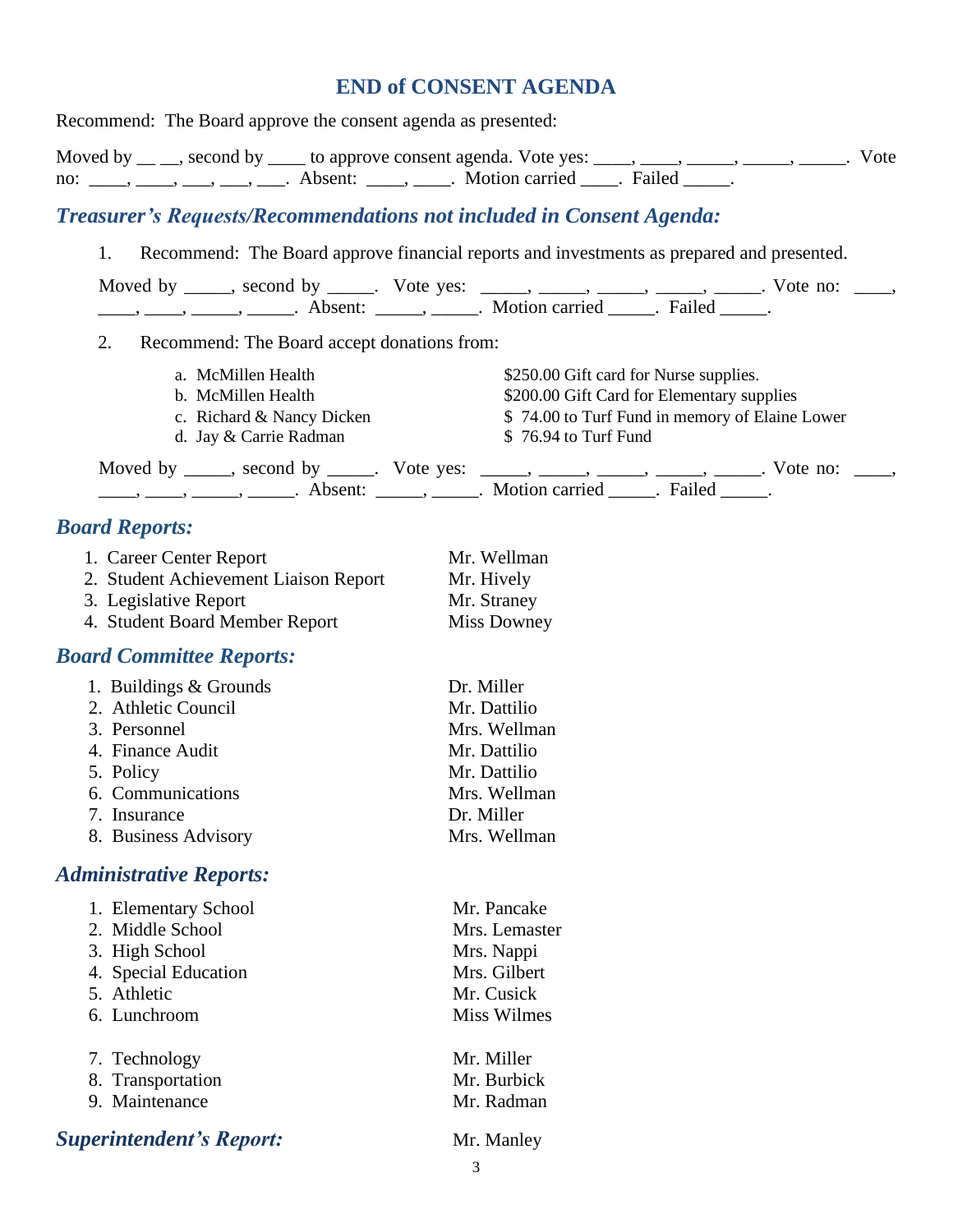#### *Superintendent's Requests/Recommendations not included in Consent Agenda:*

 1. Recommend: To extend the appointment of Charles Wellman to the Columbiana County Career and Technical Center Representative through December 31, 2021.

Moved by \_\_\_\_\_, second by \_\_\_\_. Vote yes: \_\_\_\_, \_\_\_\_\_, \_\_\_\_\_, \_\_\_\_\_, \_\_\_\_\_. Vote no: \_\_\_\_\_, \_\_\_\_\_, \_\_\_\_\_, \_\_\_\_\_, Absent: \_\_\_\_\_, \_\_\_\_\_. Motion carried \_\_\_\_\_. Failed \_\_\_\_\_.

 2. Recommend: The Board authorize the Superintendent to enter into an agreement with Stephanie Chizmar that addresses the terms and conditions of her employment for the remainder of the 2020-21 school year and includes her resignation.

Moved by \_\_\_\_\_, second by \_\_\_\_. Vote yes: \_\_\_\_, \_\_\_\_\_, \_\_\_\_\_, \_\_\_\_\_, \_\_\_\_\_. Vote no: \_\_\_\_\_, \_\_\_\_\_, \_\_\_\_\_\_, \_\_\_\_\_, Absent: \_\_\_\_\_, \_\_\_\_\_. Motion carried \_\_\_\_\_. Failed \_\_\_\_\_.

3. Recommend: The Board approve the following resolution for the recall of Stefanie Buhecker, District Secretary, effective January 11, 2021.

WHEREAS, on July 8, 2020, pursuant to and in accordance with Ohio Revised Code Sections 3319.17, 3319.171 and 3319.172, and the collective bargaining agreements for classified and certified staff, the Board of Education determined the need to reduce certain administrative, teaching, and non-teaching positions and suspended for financial reasons employment contracts including the employment contract of Stefanie Buhecker, District Secretary; and

WHEREAS, the District's current financial circumstances warrant the reinstatement and recall of the District Secretary position.

NOW THEREFORE BE IT RESOLVED that, effective immediately, the Board hereby terminates the reduction in force as it relates to the District Secretary position.

BE IT FURTHER RESOLVED that the Board authorizes the Treasurer to notify the affected employee of the reinstatement of her employment.

Will send the language for the letter shortly.

| Moved by second by . Vote yes: |                         | Vote no: |  |
|--------------------------------|-------------------------|----------|--|
| Ahsent <sup>.</sup>            | Motion carried . Failed |          |  |

#### 4. Recommend: The Board approve the Nutritional Standards Report:

The district utilizes NEOLA to assist in policy making and to ensure that the district follows state standards. The two policies that focus on nutritional standards adopted by the state and enforced by the district are PO8510 (Wellness) and PO8500 (Food Service) (policies are attached). In order to comply with the standards, the district utilizes many different techniques and internal safeguards. The district only purchases from vetted vendors who ensure that all products meet nutritional standards and that labeling of their products is clear and concise. The daily availability of Fresh Fruits and Veggies, that are sources as locally as possible, helps encourage students to make healthier decisions about their meals. All the recipes are dietician approved, and with the utilization of an online menu, all nutritional information is available for every meal. The district also strictly enforces the Smart Snack guidelines and ensures that any food or beverage served during the restricted times complies with those standards. The cafeteria also performs Nutrition Education in the district at minimum of 2 times per year and has many internal programs that are designed to help students make healthier choices and to introduce them to foods that may be out of their normal diet. The district also strictly enforces an approved HACCP plan and mandates that employees attend periodic training on the HACCP plan and on food safety in general. In addition to the food safety training, the employees must meet the USDA required minimum hours for professional development on a yearly basis. Overall, the district has many programs and policies in place to ensure they are meeting the state standards and the district strives to not only meet but exceed those standards.

| Moved by | $\cdot$ second by $\cdot$ | Vote yes: |                     |        | Vote no: |  |
|----------|---------------------------|-----------|---------------------|--------|----------|--|
|          | Absent <sup>.</sup>       |           | Motion carried [10] | Failea |          |  |